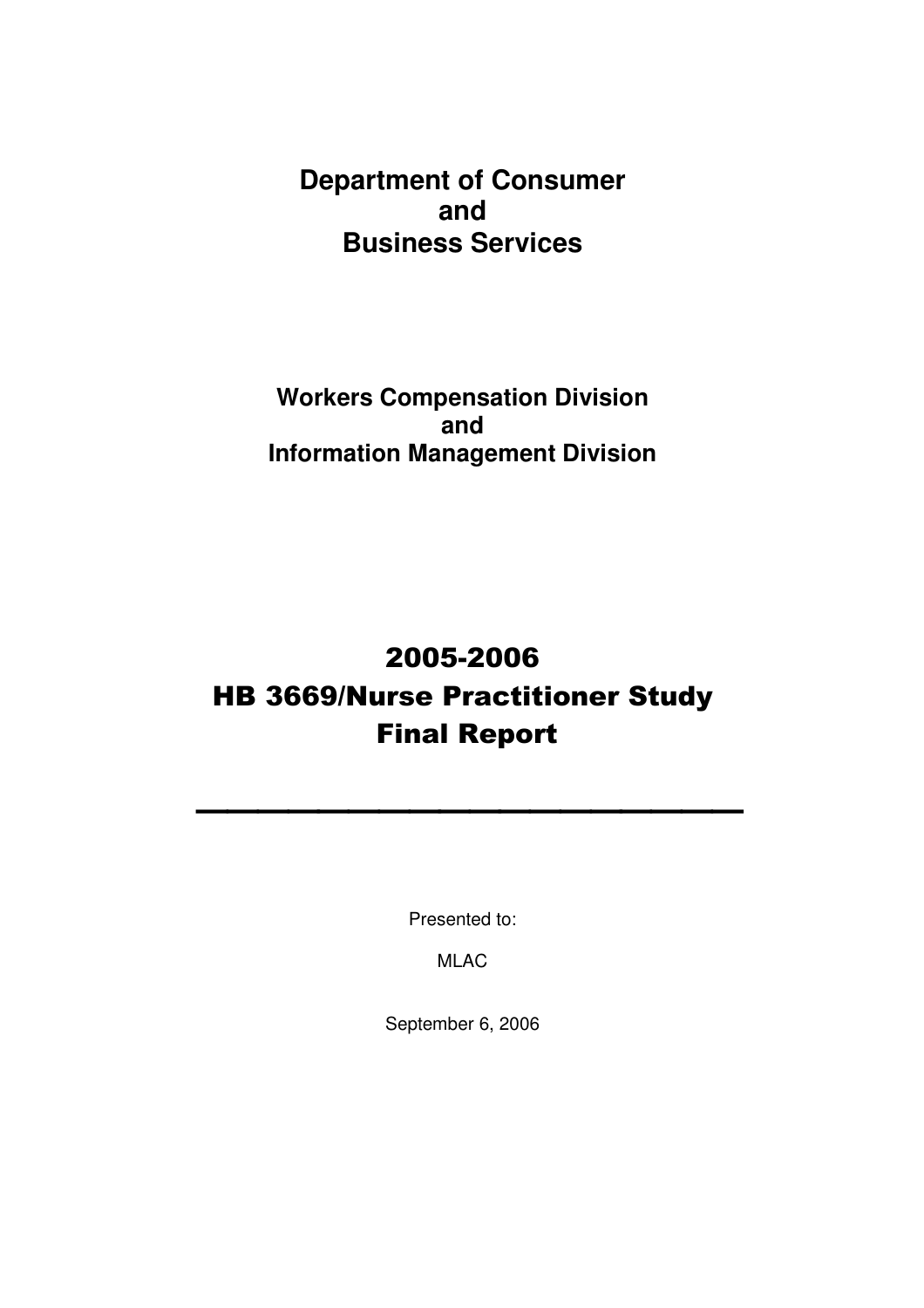The Workers' Compensation Division - Nurse Practitioner Study Workgroup included:

> Kevin Willingham, Section Manager RDRSS, Sponsor Edward C. Lanssens, WCD Policy Section, Facilitator Troy Paxton, Administrative Assistant and Note taker

Debra Buchanan Larry Kroesing Donita White Nathan Johnson Satenik Hackenbruck Tracy O'Connor Rae Taylor Brian DeLashmutt Linda Olsen Sue Davidson Bryan Skalberg

Workgroup Members: Survey Development Team: Debra Buchanan Larry Kroesing Donita White Nathan Johnson Lauri Giering Linda Olsen Sue Davidson

 Survey Analysis Subgroup: Edward C. Lanssens Satenik Hackenbruck Nathan Johnson Bryan Skalberg Donita White

 Report Preparation: Edward C. Lanssens Satenik Hackenbruck Nathan Johnson Bryan Skalberg Kevin Willingham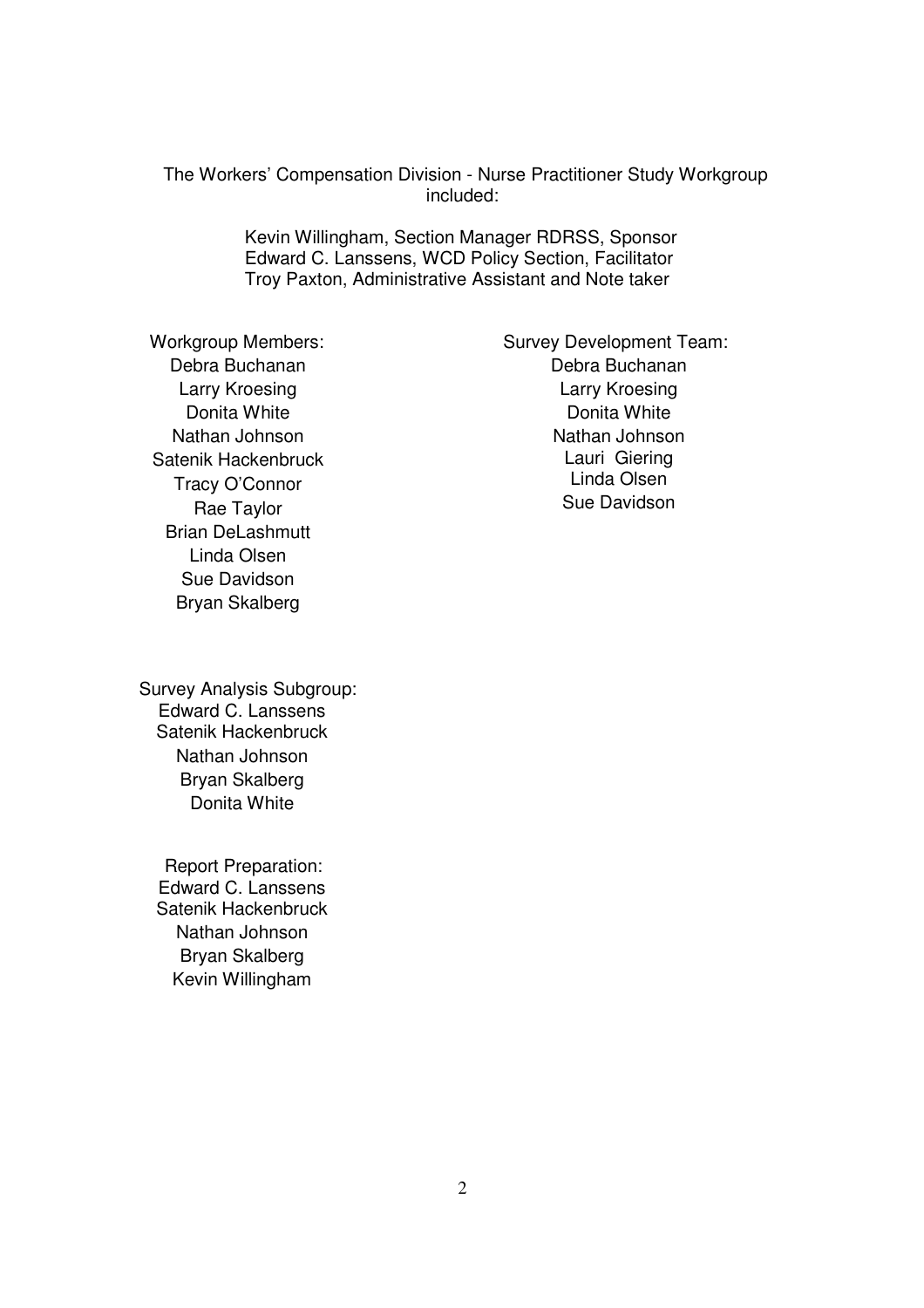#### **Introduction**

Through HB 3669, the 2003 Legislature expanded the authority of nurse practitioners to provide compensable medical services within the workers' compensation system. The Legislature asked the Department of Consumer and Business Service to report on the law's impact before it sunsets on Jan. 2, 2008.

The law requires nurse practitioners to become authorized to provide compensable medical services. For nurse practitioners who are authorized, the law allows them to:

- 1. Provide compensable medical services for 90 days from the date of the first visit on the claim.
- 2. Authorize the payment of temporary disability benefits for 60 days.

The director has authorized 425 nurse practitioners under the law since October 2004. Through the Workers' Compensation Division and the Ombudsman for Injured Workers, the director has not received any complaints relating to nurse practitioners. Parties have initiated administrative review in a few instances involving medical billing issues.

To study the impact of HB 3669 on the workers' compensation system, the director used three sources of data: 1) Medical billing information collected from insurers by the director under Bulletin 220; 2) Claim information regarding cost and utilization from the SAIF Corporation; and 3) A survey of Oregon-certified nurse practitioners.

## **Medical Billing Data**

The director requires insurers that process 100 or more accepted disabling claims during the previous calendar year to report information on all payments for medical services covered by proscribed fee schedules. The director sets the reporting requirements by administrative rule and communicates the requirements through Bulletin 220.

Table 1 shows the total amounts billed as reported under Bulletin 220, and the total amounts billed by nurse practitioners in any capacity.

| Calendar Year    | <b>Total Billings</b> | <b>NP Billings</b> | % of Total |
|------------------|-----------------------|--------------------|------------|
| 2002             | \$183,288,002         | \$99,445           | $0.05\%$   |
| 2003             | \$187,601,672         | \$111,865          | $0.06\%$   |
| 2004             | \$208,418,176         | \$125,842          | $0.06\%$   |
| $2005 (Q1 - Q2)$ | \$129,386,955         | \$73,539           | $0.06\%$   |

*Table 1.* Medical billing data as reported under Bulletin 220, Total and Nurse Practitioner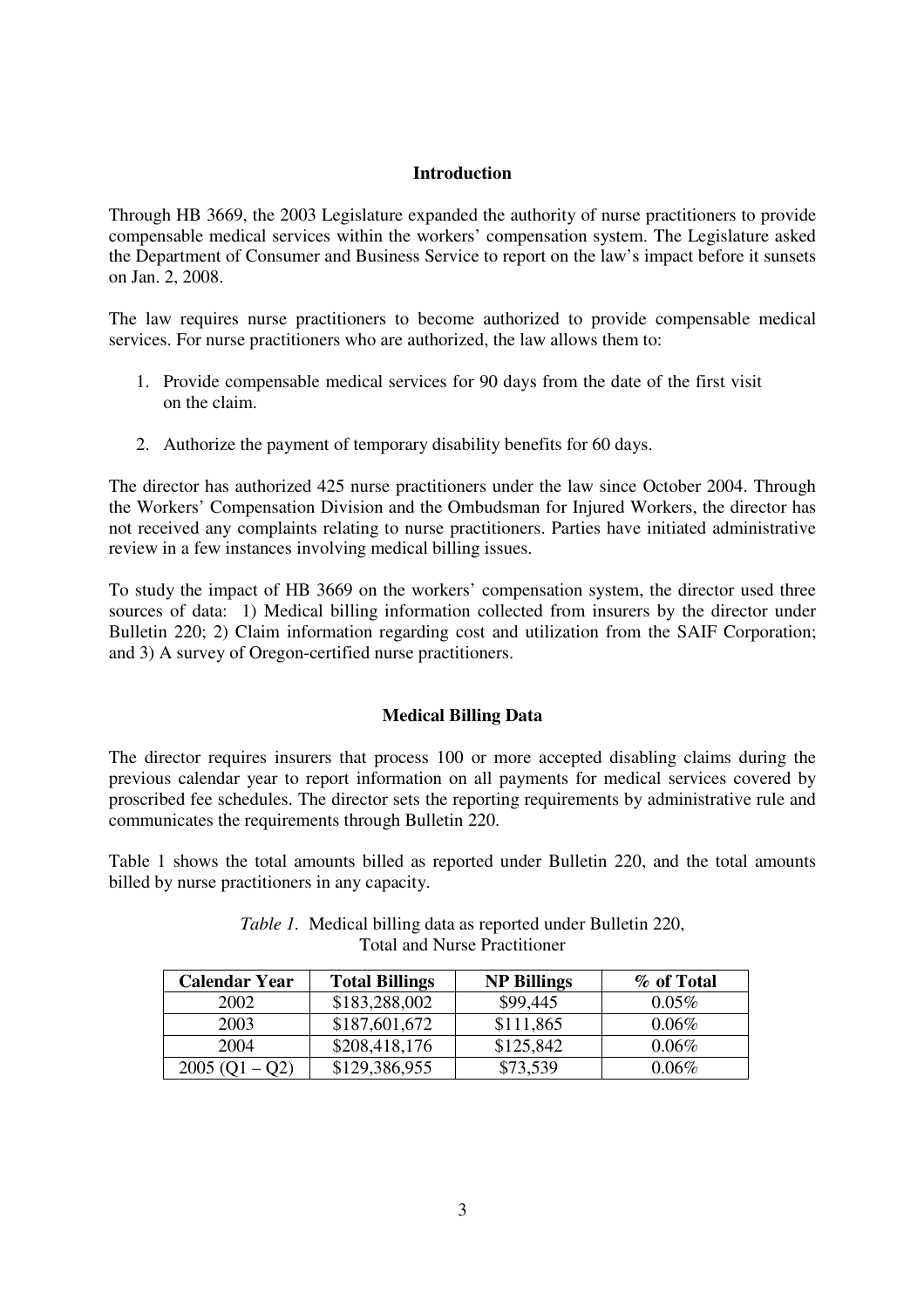The director does not require specific reporting of when nurse practitioners are providing services authorized under HB 3669. However, the impact of expanding the service authority is reflected in the total nurse practitioner billings. It is possible that there are additional services provided by nurse practitioners that are reported under other provider types. For example, when a nurse practitioner provides services in a clinic, it might be reported as a service provided by a medical doctor. Or if a nurse practitioner works in a hospital, the services might be reported as hospital outpatient.

### **SAIF Corporation Medical Payment Information**

The director contacted several insurers to determine if services provided by nurse practitioners under the expanded authority could be better isolated within medical billing data. The SAIF Corporation was the only insurer we contacted that isolated the data. SAIF cooperated with requests for the information and provided billing and payment data from November 2004 (when the company began isolating the information) through January 2006.

- SAIF provided  $102,946$  records of services<sup>1</sup> billed for claims in which a NP provided services. Approximately 8 percent (8,480) of the records demonstrate that nurse practitioners provided one or more services in a claim's history. The records show that 381 individual nurse practitioners provided these services.
- The SAIF data represents 2,986 claims in which nurse practitioners provided one or more services. Fifty-five nurse practitioners acted as the attending physician at some point in 138 (4.6 percent) of the claims.
- SAIF paid \$28,825,089 on the 2,986 claims. The company paid \$1,202,570 (4.2 percent) to nurse practitioners for services provided on these claims, regardless of whether the nurse practitioner was acting as the attending physician. Nurse practitioners acting as attending physicians were paid a total of \$62,520 (0.2 percent).
- Table 2 presents the type of claims, total payments for the type of claim, and claims that exceed 90 days.

| <b>Claim Type</b>                                | # of<br><b>Claims</b> | <b>Total</b><br><b>Payments</b> | Claims open<br>more than<br>90 days |
|--------------------------------------------------|-----------------------|---------------------------------|-------------------------------------|
| <b>Disabling</b>                                 | 61                    | \$32,413                        | 19 (31%)                            |
| Nondisabling                                     | 71                    | \$26,646                        | 15 (21%)                            |
| PP <sub>D</sub> *                                | 5                     | \$2,883                         | 1(20%)                              |
| PTD*                                             |                       | \$578                           | $(0\%)$                             |
| *Not included in the number of disabling claims. |                       |                                 |                                     |

*Table 2.* Claim where a NP was acting as the attending physician

<sup>-</sup> $<sup>1</sup>$  More than one service may be billed per office visit.</sup>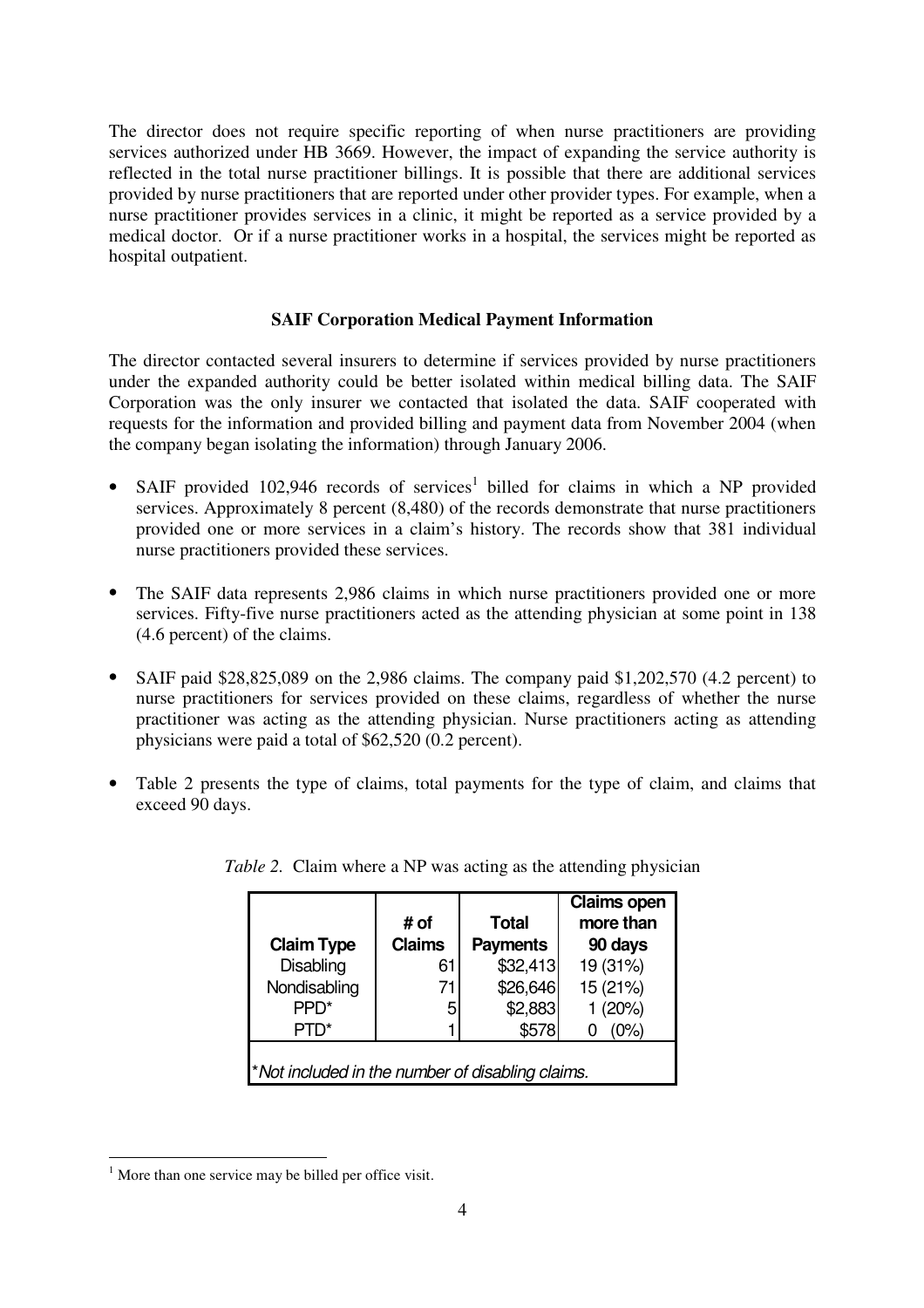#### **Nurse Practitioner Survey Data**

The Department of Consumer and Business Services surveyed 1,491 Oregon-certified nurse practitioners (NPs). The department received 661 completed surveys, a 44.3 percent response rate.<sup>3</sup>

#### **General Nurse Practitioner Statistics**

Of the NPs who replied to the survey, 68.3 percent practice in urban areas and 31.7 percent in rural areas. Thus, the survey responses are considered representative of the urban-rural distribution of the NP population in which 70.6 percent of NPs practice in urban locations and 29.4 percent in rural locations.

Of the 661 responding NPs:

-

- 612 (92.6 percent) are currently in practice.
- Each works an average of 34 hours a week (the median is 40 hours a week).
- Approximately 20 percent are also certified in another state.
- The most common primary practice location is in the Northwest region of the state (55.1 percent), followed by the Western and Southwestern regions *(Table 3)*.
- About 25 percent practice in two locations within Oregon.

*Table 3*. Distributions of NPs by their primary and secondary locations of practice<sup>4</sup>

| <b>Primary location</b>   | <b>Nurse Practitioners</b> | Percentage |
|---------------------------|----------------------------|------------|
| Northwest (NW)            | 335                        | 55.1%      |
| West (W)                  | 94                         | $15.5\%$   |
| Southwest (SW)            | 62                         | 10.2%      |
| Central (C)               | 41                         | $6.7\%$    |
| Northeast (NE)            | 27                         | 4.4%       |
| South $(S)$               | 14                         | 2.3%       |
| North (N)                 | 12                         | 2.0%       |
| Out of state (OS)         | 12                         | 2.0%       |
| East (E)                  | 10                         | 1.6%       |
| Southeast (SE)            | 1                          | 0.2%       |
| <b>Total</b>              | 608                        | 100%       |
|                           |                            |            |
|                           |                            |            |
| <b>Secondary location</b> | <b>Nurse Practitioners</b> | Percentage |
| Northwest                 | 59                         | 39.3%      |
| West                      | 27                         | 18.0%      |
| Southwest                 | 22                         | 14.7%      |
| Central                   | 12                         | 8.0%       |
| Northeast                 | 9                          | $6.0\%$    |
| Out of state              | 8                          | 5.3%       |
| South                     | 6                          | 4.0%       |
| East                      | 6                          | 4.0%       |
| North                     | 1                          | 0.7%       |
| Southeast                 | $\theta$                   | $0.0\%$    |

Note: 608 out of 612 NPs responded to this question

 $3$  The survey results are significant on a 95 percent confidence level with a  $+/-3$  percent error margin.

<sup>&</sup>lt;sup>4</sup> An Oregon map divided by region is located in question 5 of the survey. See page 14 of this document.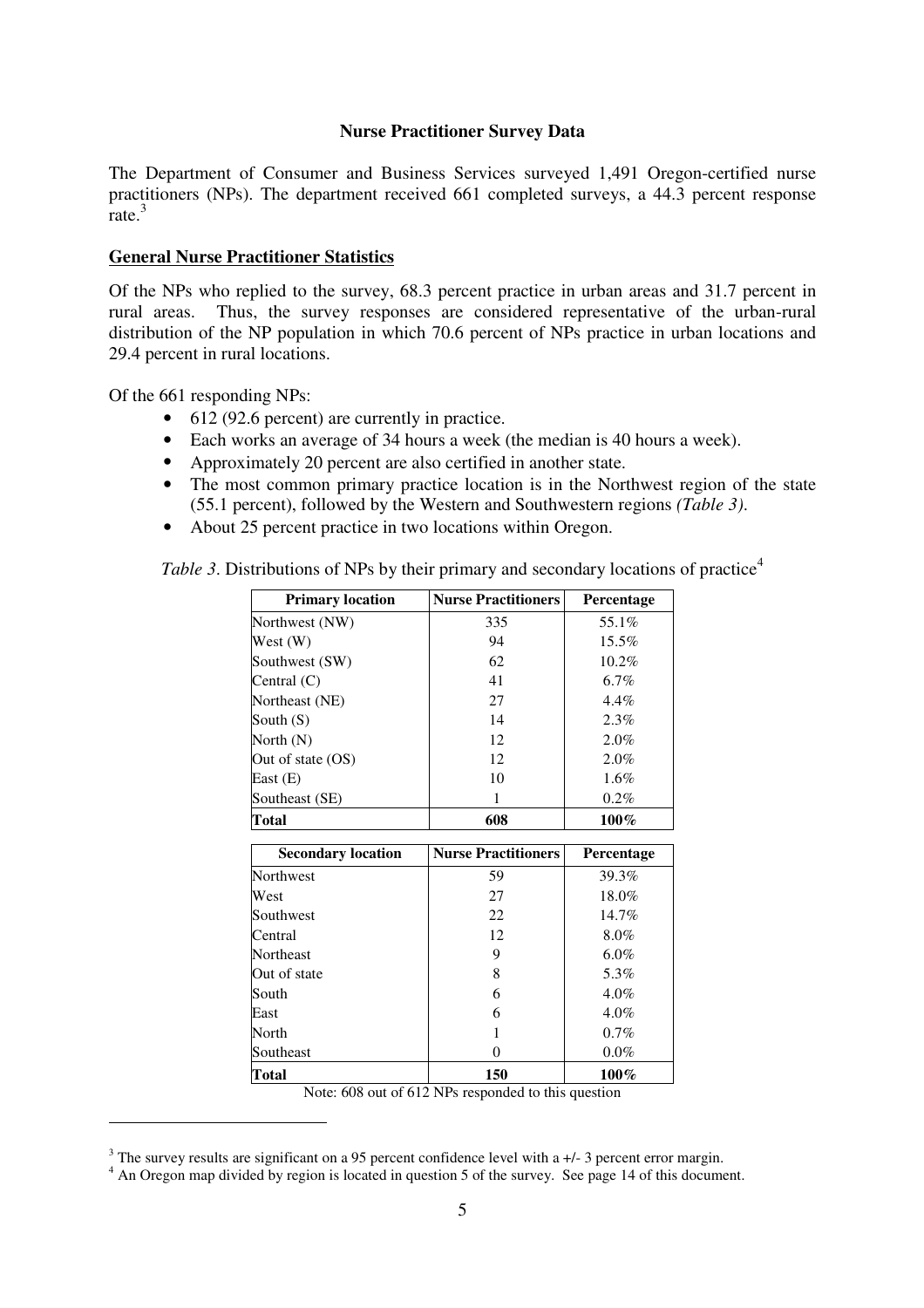For 86 percent of NPs who practice in two locations, their primary and secondary practices are in the same region. The most frequent combinations of primary and secondary practice locations are Northwest-Northwest (37.3 percent), West-West (14.7 percent), and Southwest-Southwest (13.3 percent) (*Table 4*).

| <b>Combinations</b>    | <b>Nurse Practitioners</b> | <b>Percentage</b> |
|------------------------|----------------------------|-------------------|
| NW-NW                  | 56                         | 37.3%             |
| W-W                    | 22                         | 14.7%             |
| SW-SW                  | 20                         | 13.3%             |
| $C-C$                  | 12                         | 8.0%              |
| NE-NE                  |                            | $4.7\%$           |
| NW-W                   | 5                          | 3.3%              |
| $S-S$                  | 5                          | $3.3\%$           |
| E-E                    | 4                          | 2.7%              |
| NW-OS                  | 3                          | $2.0\%$           |
| OS-NW                  | $\overline{2}$             | $1.3\%$           |
| $NE-E$                 | $\overline{2}$             | 1.3%              |
| OS-OS                  | 2                          | $1.3\%$           |
| Remaining combinations | 10                         | 6.6%              |
| Total                  | 150                        | 100%              |

*Table 4*. Combinations of primary and secondary locations of practice for NPs

41.7 percent of NPs work in a private office or private clinic setting, 13.9 percent in a public health setting, 8.7 percent in a hospital or HMO-based clinic, 7.8 percent in an emergency or urgent care setting, 5.8 percent in a school health clinic, and 4 percent in an inpatient hospital setting. The remaining 18.3 percent of NPs work in nursing homes, non-clinical settings, walkin clinics, or other not specified settings (*Table 5*).

| <b>Practice Setting</b>       | <b>Nurse Practitioners</b> | Percentage |
|-------------------------------|----------------------------|------------|
| Private office/private clinic | 316                        | 41.7%      |
| Public/community health       | 105                        | 13.9%      |
| Hospital-based/HMO clinic     | 66                         | 8.7%       |
| Emergency/ urgent care        | 59                         | 7.8%       |
| School health clinic          | 44                         | 5.8%       |
| Hospital/inpatient            | 30                         | $4.0\%$    |
| Nursing home/long term care   | 15                         | $2.0\%$    |
| Nonclinical setting           | 9                          | $1.2\%$    |
| Walk-in/pharmacy              |                            | $0.1\%$    |
| Other                         | 113                        | 14.9%      |
| Total                         | 758                        | 100%       |

*Table 5*. Practice settings for primary and secondary locations

Note: NPs with a secondary location of practice marked two practice settings: one for primary and one for secondary. In about 20 percent of cases, practice settings were the same for primary and secondary locations.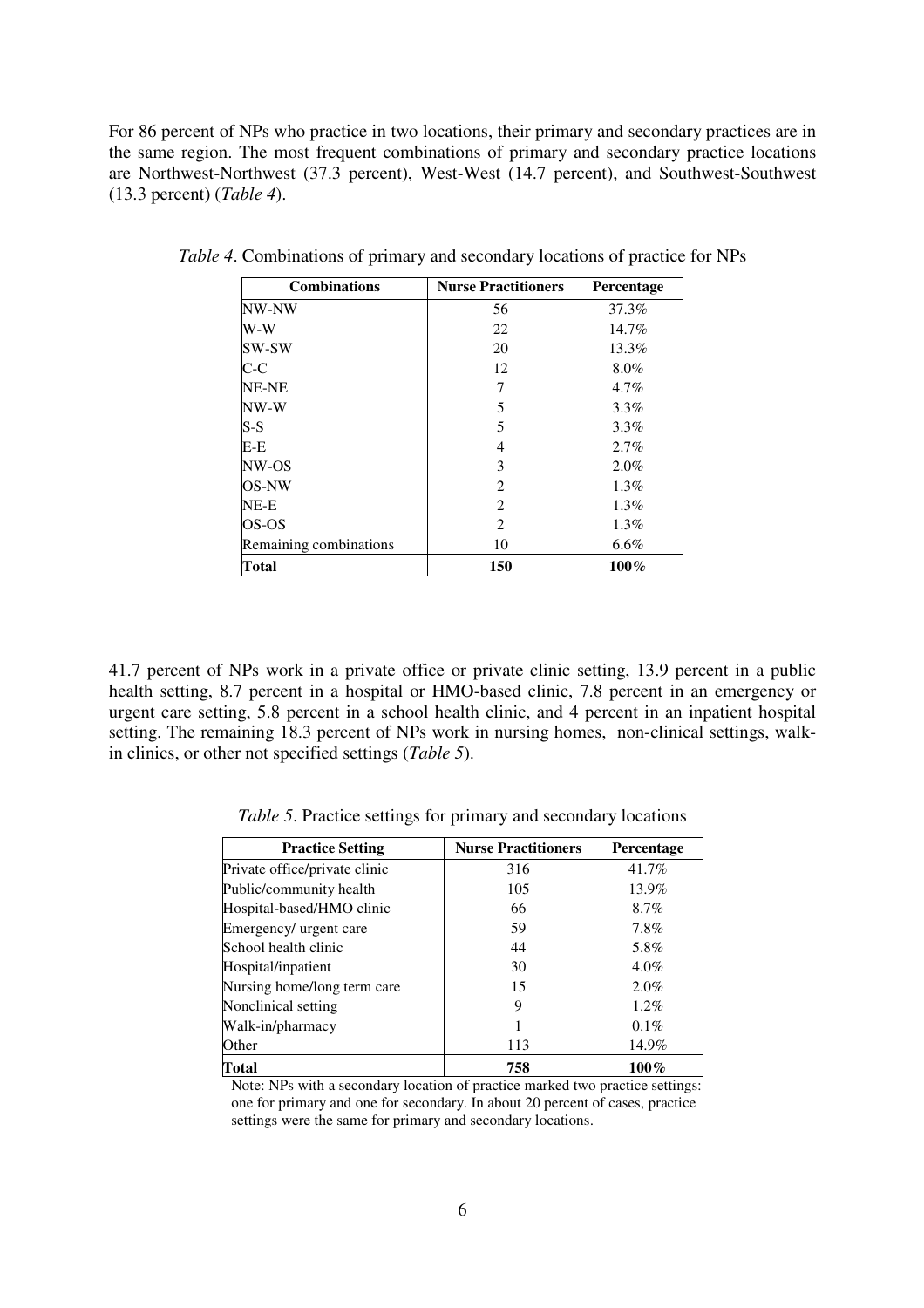About 92 percent of NPs are certified in one specialty area, 7 percent are certified in two areas, and 1 percent are certified in more than two areas. The most frequent area of certification is family practice, 49.4 percent, followed by adult health with 19.3 percent, and psychiatric/mental health with 15.5 percent (*Table 6*).

| <b>Area of Certification</b> | <b>Nurse Practitioners</b> | Percentage |
|------------------------------|----------------------------|------------|
| Family practice              | 300                        | 49.4%      |
| Adult health                 | 117                        | 19.3%      |
| Psychiatric/mental health    | 94                         | 15.5%      |
| Pediatrics                   | 55                         | 9.1%       |
| Women's health               | 40                         | $6.6\%$    |
| Geriatric/gerontology        | 19                         | 3.1%       |
| Other                        | 15                         | 2.5%       |
| Acute care                   | 11                         | 1.8%       |
| Nurse midwifery              |                            | 1.1%       |
| College/school health        |                            | 0.2%       |
| <b>Total</b>                 | 607                        | $100\%$    |

*Table 6*. Classification of NP certification areas

Note: 607 NPs responded to this question.

#### **Workers' Compensation (WC) Related Statistics**

About 40.5 percent (268) of all NPs who responded to the survey provide treatment to injured workers. Of those NPs from urban areas who responded to the survey, 29.8 percent treat injured workers. Of NPs in rural areas who responded to the survey, 57.2 percent treat injured workers.

The remaining 59.5 percent of NPs do not treat injured workers because of the following reasons:

- 1. Treating workplace injuries is not within their area of specialty (41.1 percent)
- 2. No patients with on-the-job injuries have come into their practice (25.8 percent)
- 3. They are not authorized by WC (8.9 percent)
- 4. They chose not to treat WC injuries (5.6 percent)
- 5. WC is too complicated (3.3 percent)
- 6. Other (15.3 percent)

Some of the reasons specified under "Other" are:

- the limitations of their practice setting
- the limitations of their specialty
- there is a designated care provider for on-the-job injuries in their practice setting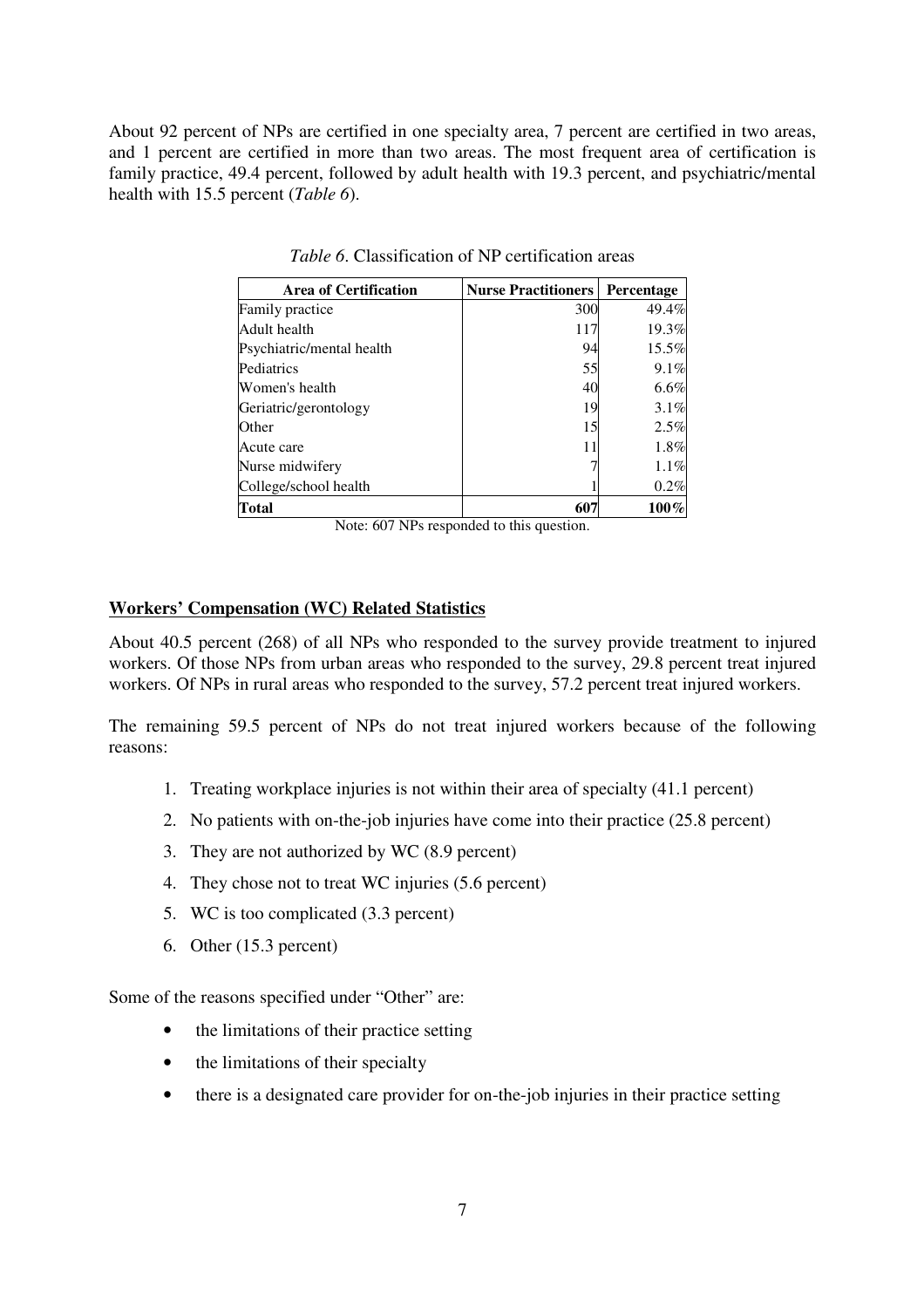The majority of NPs (72.2 percent) who provided care for injured workers treated more than five patients with work-related injuries between January 2004 and February 2006 (*Table 7*).

| <b>Injured workers</b> | <b>Nurse Practitioners</b> | Percentage |
|------------------------|----------------------------|------------|
| None                   |                            | 0.4%       |
|                        |                            | 3.6%       |
|                        | 16                         | $6.5\%$    |
|                        | 25                         | 10.1%      |
|                        | 18                         | 7.3%       |
| More than 5            | 179                        | 72.2%      |
| <b>Total</b>           | 248                        | $100\%$    |

*Table 7*. Distribution of NPs by the number of injured workers they have treated

When an injured worker receives treatment from a NP, they have frequently treated with the NP prior to their injury. Other workers are walk-ins, are referred by their employer, are assigned by medical office staff, or are referred by another provider (*Table 8*).

*Table 8*. Rankings of circumstances under which injured workers come into a NP's practice

| <b>Circumstance</b>         | Rank |
|-----------------------------|------|
| Existing patient            |      |
| Walk-ins                    |      |
| Referred by employer        |      |
| Assigned by office staff    |      |
| Referred by other providers |      |

32.2 percent of NPs said the number of injured workers they have treated between January 2004 and February 2006 has increased, 6.8 percent said the number of such patients has decreased, and 61.0 percent said the number of such patients has not changed (*Table 9*). A higher proportion of NPs from rural areas report an increase in the number of injured workers they have treated than NPs from urban areas (*Figure 1*).

*Table 9*. Changes in the number of injured workers treated by NPs

| The number of injured workers<br>treated since January 2004 | <b>Nurse Practitioners</b> | <b>Percentage</b> |
|-------------------------------------------------------------|----------------------------|-------------------|
| Increased                                                   | 76                         | $32.2\%$          |
| Decreased                                                   | 16                         | 6.8%              |
| Didn't change                                               | 144                        | 61.0%             |
| Total                                                       | 236                        | 100.0%            |

Note: 236 NPs responded to this question.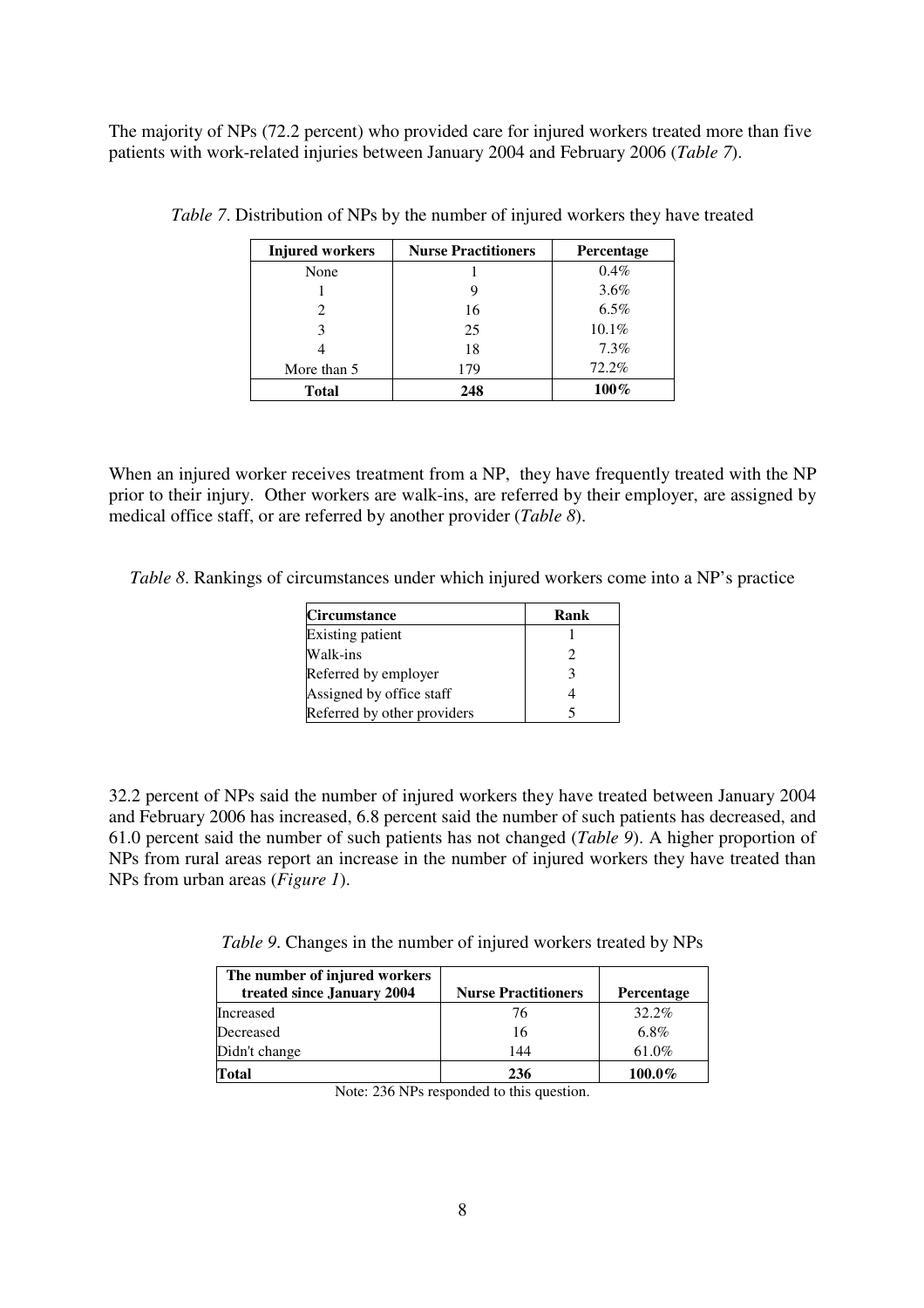

*Figure 1*. Changes in the number of injured workers treated by NPs: Comparing responses of urban and rural NPs

64.1 percent of NPs who provided services to injured workers did so as a primary care provider. Of those NPs, 67.9 percent provided treatment to more than five injured workers between January 2004 and February 2006 (*Table 10*).

| Number of injured<br>workers | <b>Nurse Practitioners</b> | Percentage |
|------------------------------|----------------------------|------------|
|                              |                            | 2.6%       |
|                              | 11                         | $7.1\%$    |
|                              | 25                         | 16.0%      |
|                              | 10                         | 6.4%       |
| More than 5                  | 106                        | 67.9%      |
| <b>Total</b>                 | 156                        | $100\%$    |

*Table 10*. The distribution of NPs as primary care providers by the number of injured workers they treated

Note: 156 NPs out of 159 who treated injured workers as a primary care provider responded to this question.

The most common length of treatment provided to injured workers by NPs is between 8 and 30 days. A small number are treated for one week or less (14.2 percent). NPs report that 1.3 percent of the injured workers they treat are seen for longer than the 90-day statutory limit (*Table 11*).

*Table 11*. Duration of treatment provided to injured workers by NP's as primary care providers

| <b>Duration of treatment</b> | <b>Nurse Practitioners</b> | <b>Percentage</b> |
|------------------------------|----------------------------|-------------------|
| 7 days or less               | 22                         | 14.2%             |
| 8 to 30 days                 | 72                         | $46.5\%$          |
| $31$ to 60 days              | 37                         | 23.9%             |
| 61 to 90 days                | 22                         | 14.2%             |
| More than 90                 |                            | $1.3\%$           |
| Total                        | 155                        | $100\%$           |

Note: 155 NPs out of 159 who treated injured workers as a primary care provider responded to this question.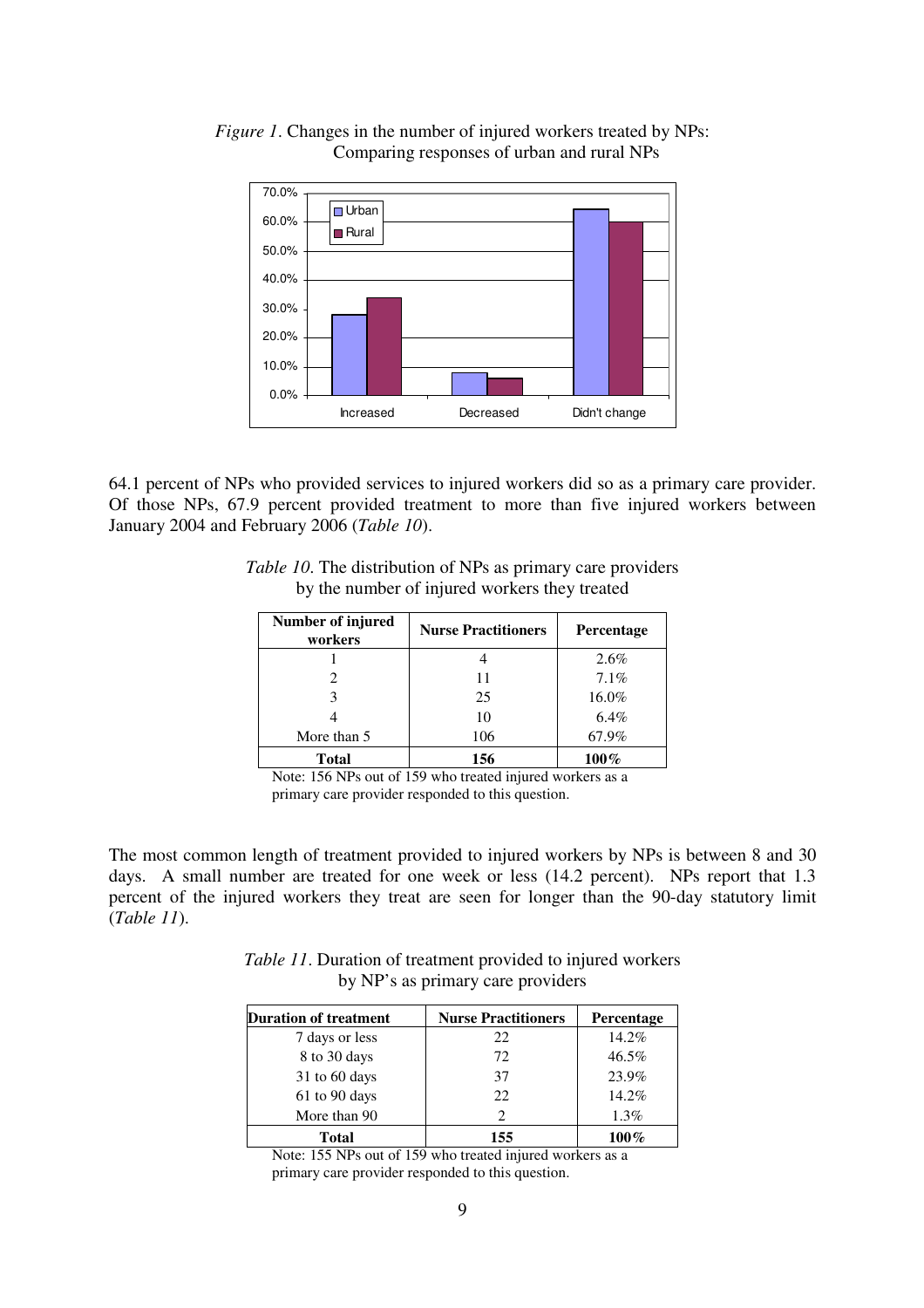All of the NPs who treated injured workers as a primary care provider authorized time loss from work. 56.8 percent authorized less than seven days of lost work, 32.9 percent authorized between eight and 30 days of lost work, 7.1 percent authorized between 31 and 60 days of work, and 3.2 percent authorized days of work beyond the 60-day statutory limit (*Table 12*).

| <b>Time-loss duration</b> | <b>Nurse Practitioners</b> | <b>Percentage</b> |
|---------------------------|----------------------------|-------------------|
| 7 days or less            | 88                         | 56.8%             |
| 8 to 30 days              | 51                         | 32.9%             |
| $31$ to 60 days           |                            | $7.1\%$           |
| More than 60              |                            | $3.2\%$           |
| Total                     | 155                        | $100\%$           |

#### *Table 12*. Time-loss days authorized by NPs as primary care providers

Note: 155 out of 159 NPs who treated injured workers as a primary care provider responded to this question.

88 percent of NPs who provided treatment to injured workers as a primary care provider referred their patients to physicians for continued treatment and authorization for additional time off work. 52.6 percent of NPs who provided treatment to injured workers as a primary care provider and then referred them to physicians did so because of the case complexity, 21.9 percent referred them because the treatment time frame expired, 13.1 percent referred them because of both the case complexity and the treatment time frame expiring, and 12.4 percent referred them because of other reasons (*Table 13*).

*Table 13*. Reasons for referring patients to physicians

| <b>Reasons for referring patients</b> | <b>Nurse Practitioners</b> | <b>Percentage</b> |
|---------------------------------------|----------------------------|-------------------|
| <b>Case complexity</b>                | 72                         | $52.6\%$          |
| <b>Treatment time frame expired</b>   | 30                         | $21.9\%$          |
| <b>Both</b>                           | 18                         | $13.1\%$          |
| <b>Other</b>                          | 17                         | $12.4\%$          |
| Employer's demand                     |                            | $0.7\%$           |
| Specialty referral                    | 4                          | 2.9%              |
| NPs may not manage aggravation        |                            | $0.7\%$           |
| Did not specify                       | 11                         | $8.0\%$           |
| Total                                 | 137                        | $100\%$           |

Note: 137 out of 139 NPs who treated injured workers as a primary care provider and then referred them to physicians responded to this question.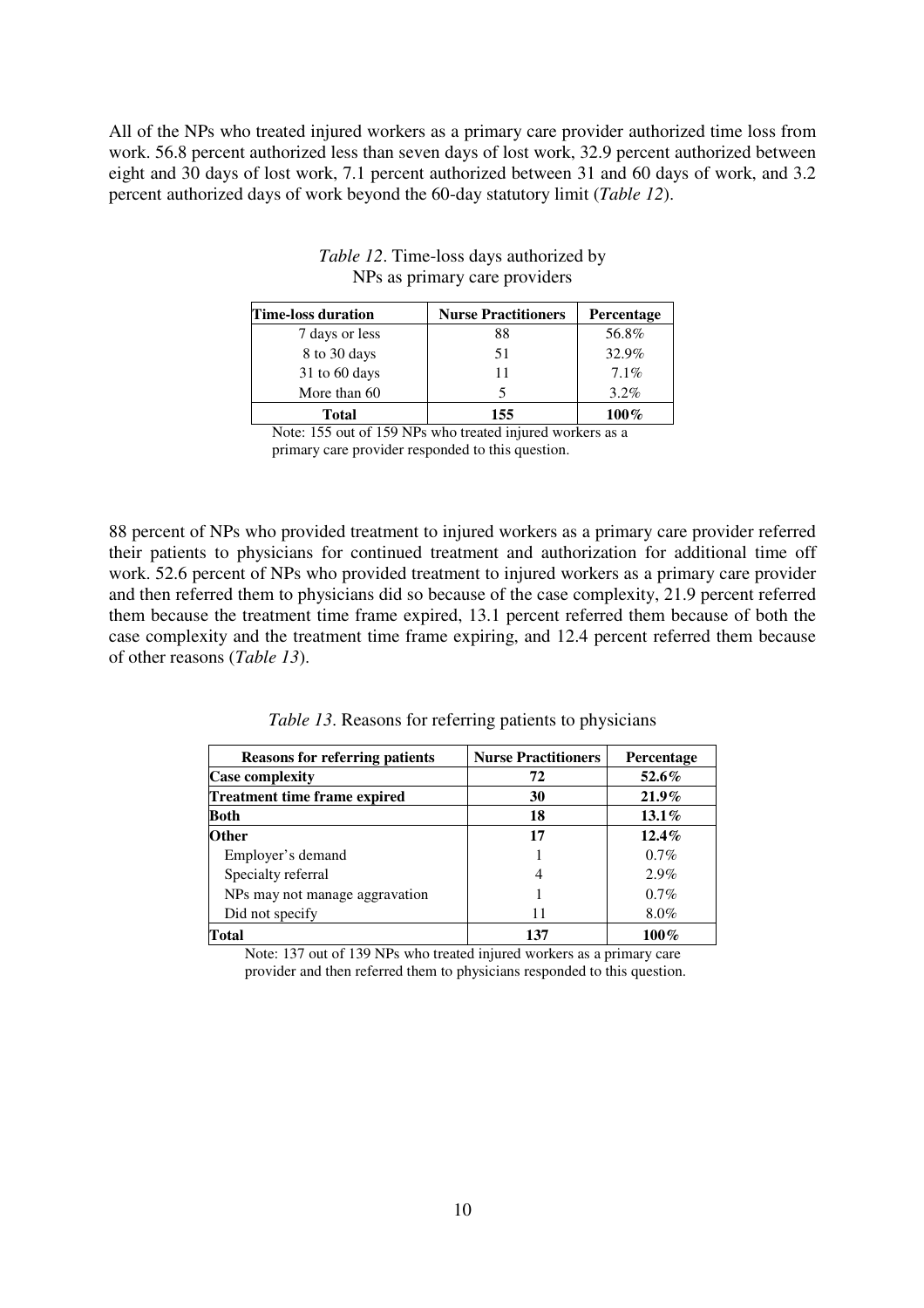38.1 percent of NPs who provided treatment to injured workers as a primary care provider and then referred them to physicians were not allowed to treat any of the injured workers subsequent to the referral. 11.1 percent were allowed to continue treating one of their patients, 9.5 percent were allowed to treat two of their patients, 6.3 percent were allowed to treat three of their patients, and 34.9 percent were allowed to treat four or more of their patients (*Table 14*).

| Number of injured workers | <b>Nurse Practitioners</b> | <b>Percentage</b> |
|---------------------------|----------------------------|-------------------|
| None                      | 48                         | 38.1%             |
|                           | 14                         | 11.1%             |
|                           | 12                         | 9.5%              |
|                           |                            | $6.3\%$           |
| 4 or more                 | 44                         | 34.9%             |
| <b>Total</b>              | 126                        | $100\%$           |

| Table 14. Distribution of NPs by the number of injured workers they |
|---------------------------------------------------------------------|
| were allowed to treat after referring them to physicians            |

Note: 126 out of 139 NPs who treated injured workers as a primary care provider and then referred them to physicians responded to this question.

## **Managed Care Organization (MCO) related statistics\***

43.4 percent of NPs who provided treatment to injured workers as a primary care provider (69 out of 159) responded to the MCO-related questions. Thirty-two (46.4 percent) of these NPs said none of their patients were enrolled in an MCO. The remaining thirty-seven (53.6 percent) said that one or more of their patients was enrolled in an MCO (*Table 15*).

| Number of injured workers | <b>Nurse Practitioners</b> | Percentage |
|---------------------------|----------------------------|------------|
| None                      | 32                         | 46.4%      |
|                           | 11                         | 15.9%      |
|                           | 11                         | 15.9%      |
| 3                         |                            | $4.3\%$    |
| 4 or more                 | 12                         | 17.4%      |
| <b>Total</b>              | 69                         | $100\%$    |

*Table 15*. Distribution of NPs by the number of injured workers enrolled in an MCO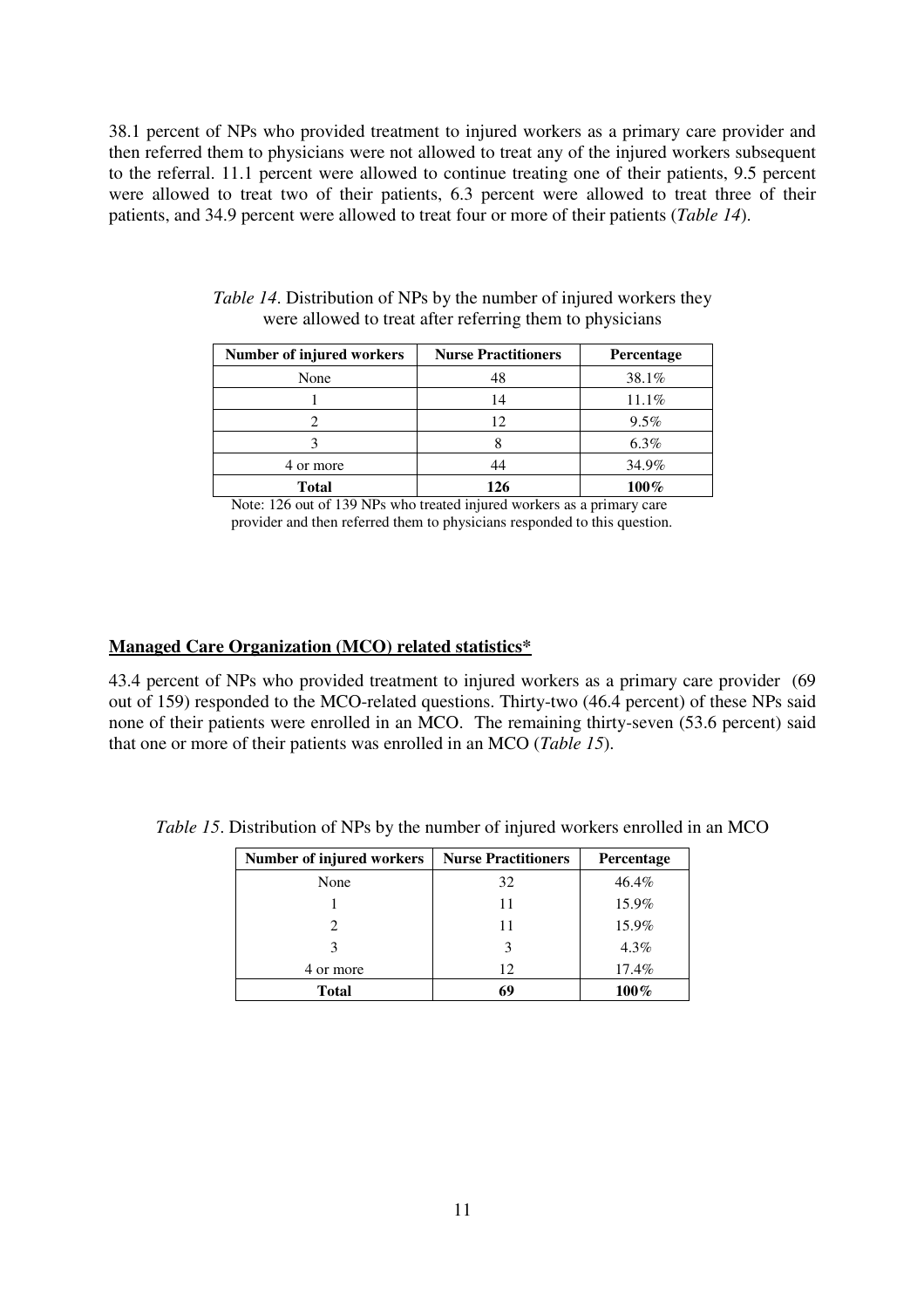Of the 37 NPs whose injured workers were enrolled in an MCO, 27 answered whether they were allowed to treat these patients after an MCO enrollment. 55.6 percent of them indicated that they were allowed to treat all of their patients, 22.2 percent were allowed to treat some of their patients, and 22.2 percent were not allowed to treat any of their patients (*Table 16* and *Figure 2)*.

| Percentage of injured workers NPs<br>were able to continue treating: | <b>Nurse Practitioners</b> | <b>Percentage</b> |
|----------------------------------------------------------------------|----------------------------|-------------------|
| 100%                                                                 | 15                         | 55.6%             |
| 50%                                                                  | 3                          | 11.1%             |
| 40%                                                                  |                            | 3.7%              |
| 25%                                                                  |                            | 3.7%              |
| 17%                                                                  |                            | $3.7\%$           |
| $0\%$                                                                | 6                          | 22.2%             |
| Total                                                                | 27                         | $100\%$           |

*Table 16*. The effect of the MCO enrollment on the number of injured workers treated by NPs

*Figure 2.* The effect of the MCO enrollment on the number of injured workers treated by NPs



**\* Note:** MCO-related statistics should be interpreted with caution because of the low number of responses.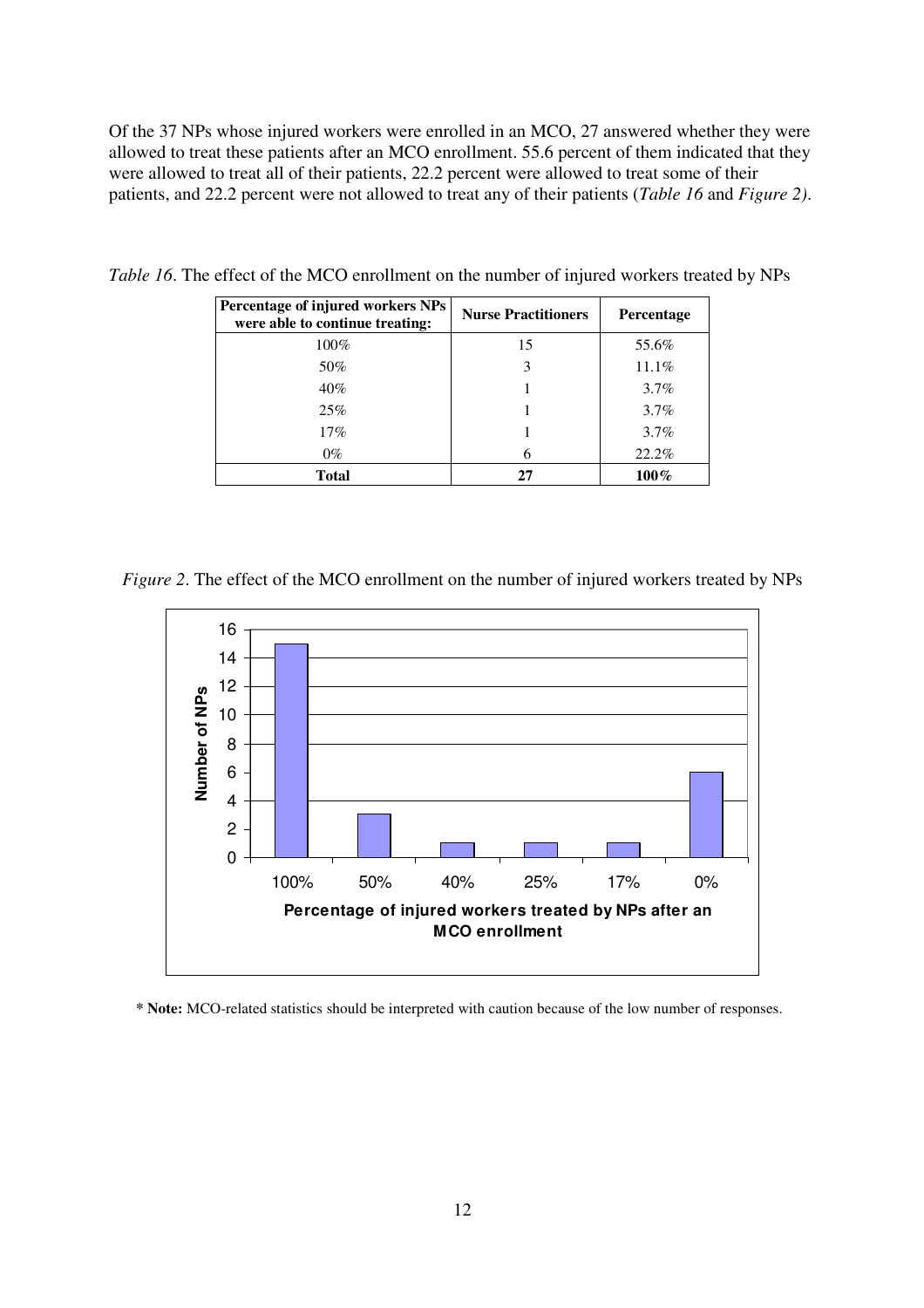#### **NP Authorization-Related Statistics**

Of the 605 NPs who responded to this section of the survey, 12.1 percent were unaware that the Workers' Compensation Division authorizes NPs to treat patients with on-the-job injuries. Of the 532 NPs who were aware of the authorization requirement, 39.7 percent were authorized to treat injured workers and 60.3 percent were not authorized. The main reasons for not obtaining an authorization number are summarized in *Table 17* below. Unauthorized NPs said that treating injured workers is not within their specialty, that they were not aware of the WC regulations, that they do not have injured workers in their practice, or that they are not willing to treat injured workers.

| <b>Reasons</b>                              | <b>Nonauthorized NPs</b> | Percentage |
|---------------------------------------------|--------------------------|------------|
| Not my area of experience or practice       | 40                       | $10.5\%$   |
| Pediatric practice, no need                 | 29                       | 7.6%       |
| Not within my specialty                     | 22                       | 5.8%       |
| Psychiatric/mental health                   | 19                       | 5.0%       |
| Women's health, family planning             | 18                       | 4.7%       |
| Work with veterans (VA)                     | 10                       | 2.6%       |
| Geriatric                                   | 5                        | 1.3%       |
| Not within specialty                        | 143                      | 37.5%      |
| Didn't know I need one                      | 12                       | 3.1%       |
| In the process of getting one               | 7                        | 1.8%       |
| Don't know how to obtain one                | 5                        | 1.3%       |
| Not sure have an ANP#                       | 3                        | 0.8%       |
| Was unable to obtain one                    | $\overline{c}$           | 0.5%       |
| Didn't know I could                         | $\mathbf{1}$             | 0.3%       |
| Was unaware                                 | 73                       | 19.2%      |
| Not aware of regulation/procedures          | 103                      | $27.0\%$   |
| Don't see WC patients                       | 37                       | 9.7%       |
| Limitation of practice setting              | 23                       | $6.0\%$    |
| Didn't need                                 | 23                       | 6.0%       |
| Rarely occurs in practice                   | 7                        | 1.8%       |
| Retiring                                    | 3                        | $0.8\%$    |
| Working out of state                        | $\overline{c}$           | $0.5\%$    |
| Post-surgical care, initial visit           | $\overline{2}$           | $0.5\%$    |
| <b>Lack of such patients</b>                | 97                       | $25.5\%$   |
| Not interested, don't want                  | 17                       | 4.5%       |
| Too much paperwork, too complex             | 14                       | 3.7%       |
| Lack of time                                | 7                        | 1.8%       |
| <b>Unwillingness to treat such patients</b> | 38                       | $10.0\%$   |
| <b>Total</b>                                | 381                      | 100%       |

*Table 17*. Reasons for not obtaining an authorization number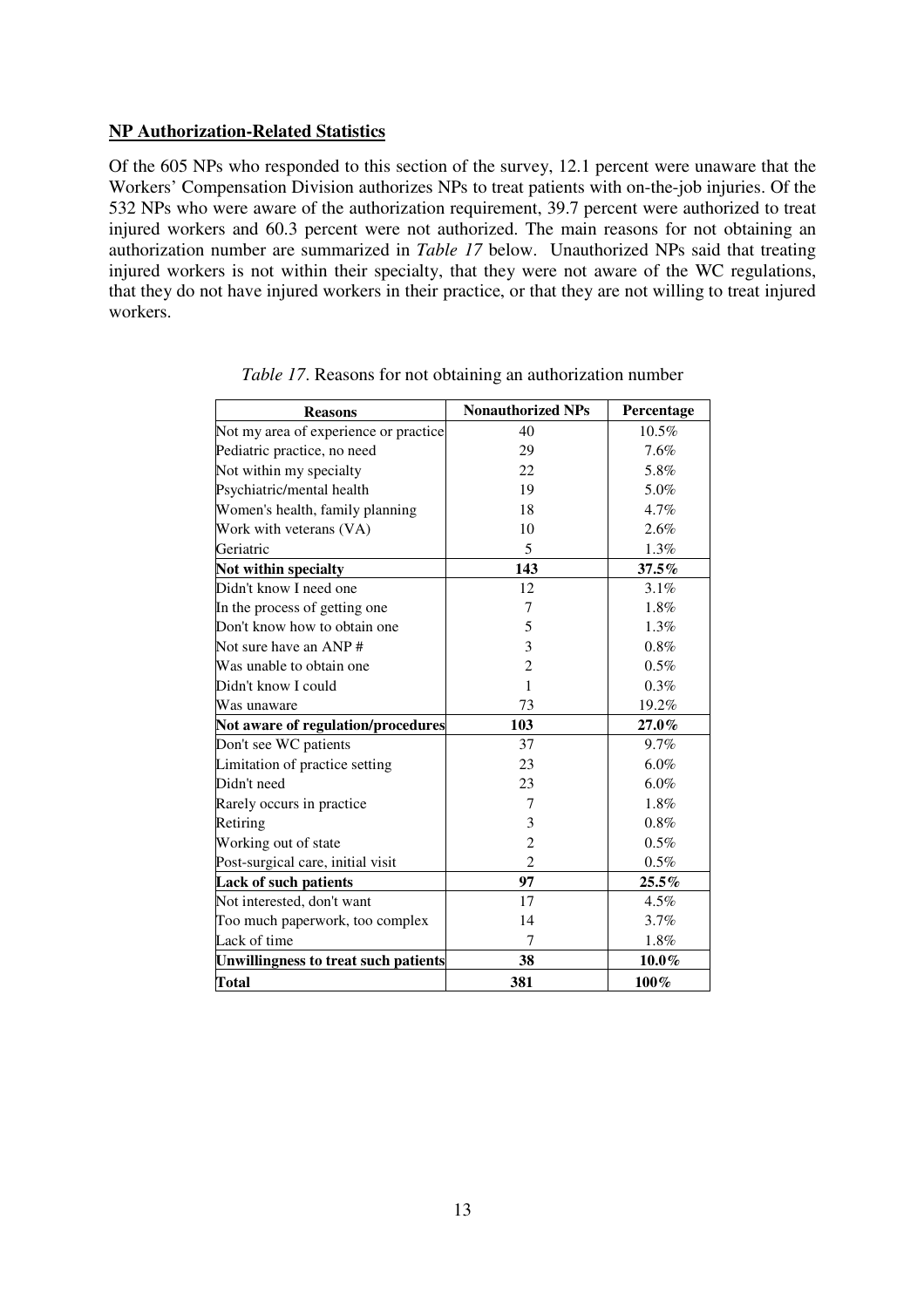# **ATTACHMENT 1**

# **NURSE PRACTITIONERS SURVEY, 2006**

Enter the survey identification number provided on your cover letter:

The following questions represent an important tool, which the Department of Consumer and Business Services Workers' Compensation Division will utilize to highlight the relative impact of the implementation of House Bill 3669 in January 2004. This legislation is scheduled to expire in 2008 and will be reviewed by the legislature during the 2007 session.

Please answer the following questions as clearly and completely as possible.

1. Please provide the date you were first certified as a nurse practitioner in Oregon.

 $\frac{\frac{1}{2}}{\frac{1}{2}}$  [mm/dd/yyyy]

2. Do you currently practice and treat patients as a nurse practitioner?

 Yes  $\Box$  No

- **(If you answered "No," to question "2" please STOP and return the survey as completed)**
- 3. Are you also certified in a state other than Oregon?
	- □ Yes  $\square$  No
- 4. Approximately how many hours per week do you practice as a nurse practitioner?  $Hrs/Wk$ 
	- 5. In which area of the state is your practice located?

**(Please select from the table and indicate primary and secondary practice. Primary practice is the practice where you devote the most time.)** 

|                     | Primary | <b>Secondary</b> |
|---------------------|---------|------------------|
| <b>Nw</b>           | J       | . I              |
| W                   | П       |                  |
| Sw                  | П       | ┓                |
| N                   | J       |                  |
| $\overline{C}$      | П       |                  |
| S                   | ⊓       | ⊓                |
| <b>Ne</b>           | ⊓       | ٦                |
| E                   |         |                  |
| Se                  |         |                  |
| <b>Out of State</b> |         |                  |

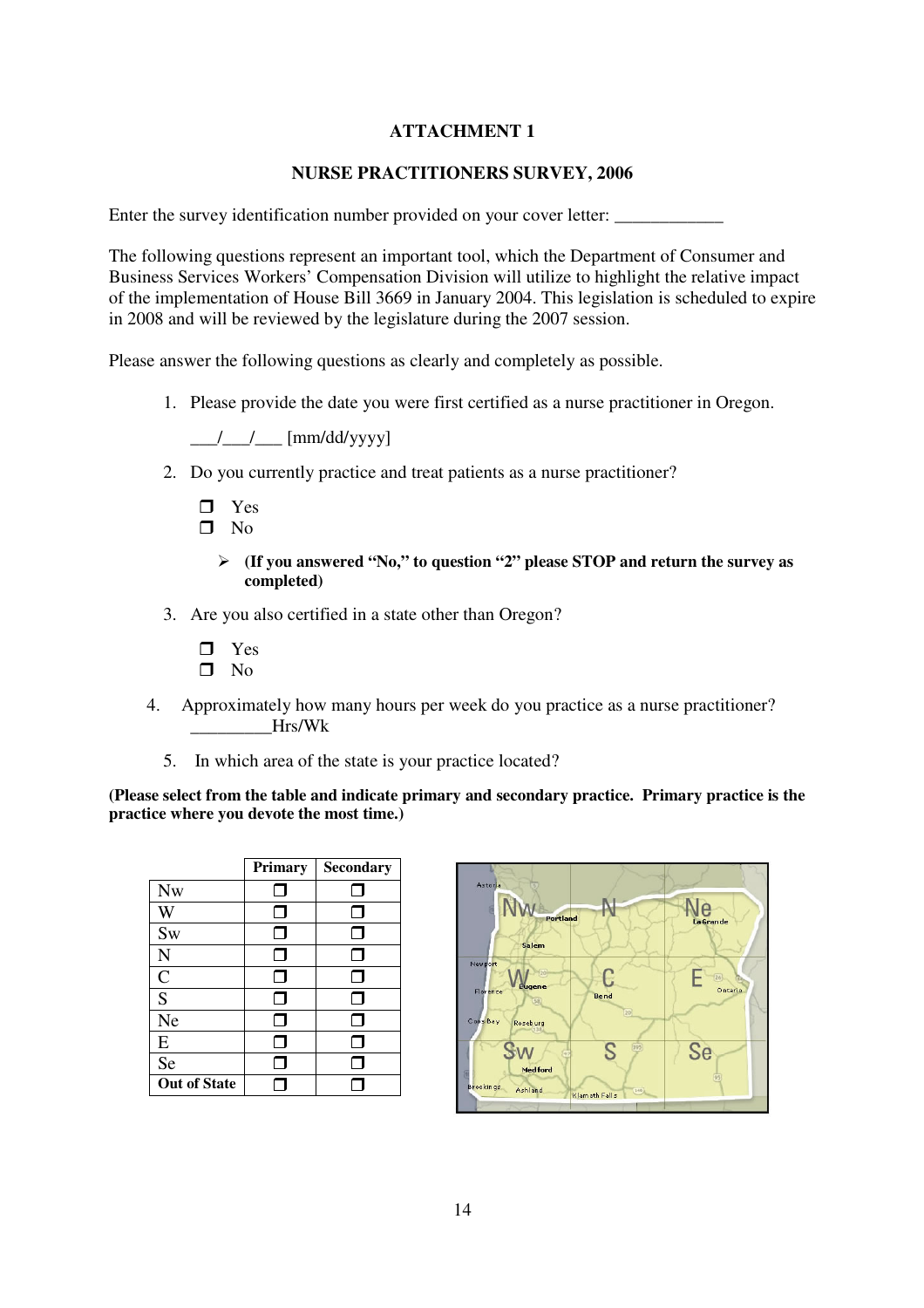6. Please indicate the nature of your practice setting. (Mark "1" for primary and "2" for secondary location)

| Private Office/Private Clinic | Nursing Home/Long Term Care    |
|-------------------------------|--------------------------------|
| Emergency/Urgent Care         | <b>Public/Community Health</b> |
| Hospital/Inpatient            | School Health Clinic           |
| Hospital-based/HMO Clinic     | Walk-in/Pharmacy               |
| Non-Clinical Setting          | Other                          |

## **7.** Please identify your area of certification. (Please mark all that apply.)

- $\Box$  Adult Health  $\Box$  Nurse Midwifery
- $\Box$  Acute Care  $\Box$  Pediatrics
- $\Box$  College/School Health  $\Box$  Psychiatric/Mental Health
- **D** Family **D** Women's Health
- $\Box$  Geriatric/Gerontology  $\Box$  Other
- $\Box$  Neonatal  $\Box$

# 8. Do you provide treatment to patients with on-the-job injuries?

 $\Box$  Yes  $\square$  No a. If "No", why not: **(Please Select One.)**  $\Box$  I am not authorized to treat patients with on-the-job injuries  $\Box$  Not within my specialty Workers' compensation is too complicated  $\Box$  I choose not to  $\Box$  No patients with on-the-job injuries have come into my practice Other: \_\_\_\_\_\_\_\_\_\_\_\_\_\_\_\_\_\_\_\_\_\_\_\_\_\_\_\_\_\_\_\_\_\_\_\_\_\_\_\_\_\_\_

#### $\blacktriangleright$ **(If you answered "No," to question "8"and answered "8a." please GO TO question 13)**

- 9. Approximately how many patients with on-the-job injuries have you treated since January 2004:
	- $\Box$  One  $\Box$  Two  $\Box$  Three  $\Box$  Four  $\Box$  Five or More
		- **a.** Under what circumstances have patients with on-the-job injuries come into your practice? (Please rank in order of most (1) to least (5); up to 5 choices.)

| Assigned by office staff | Referred by employer        |
|--------------------------|-----------------------------|
| Existing patients        | Referred by other providers |
|                          | Walk-ins                    |

b. Since January 2004, has the number of patients you have treated with on-thejob injuries:

□ Increased □ Decreased □ Not Changed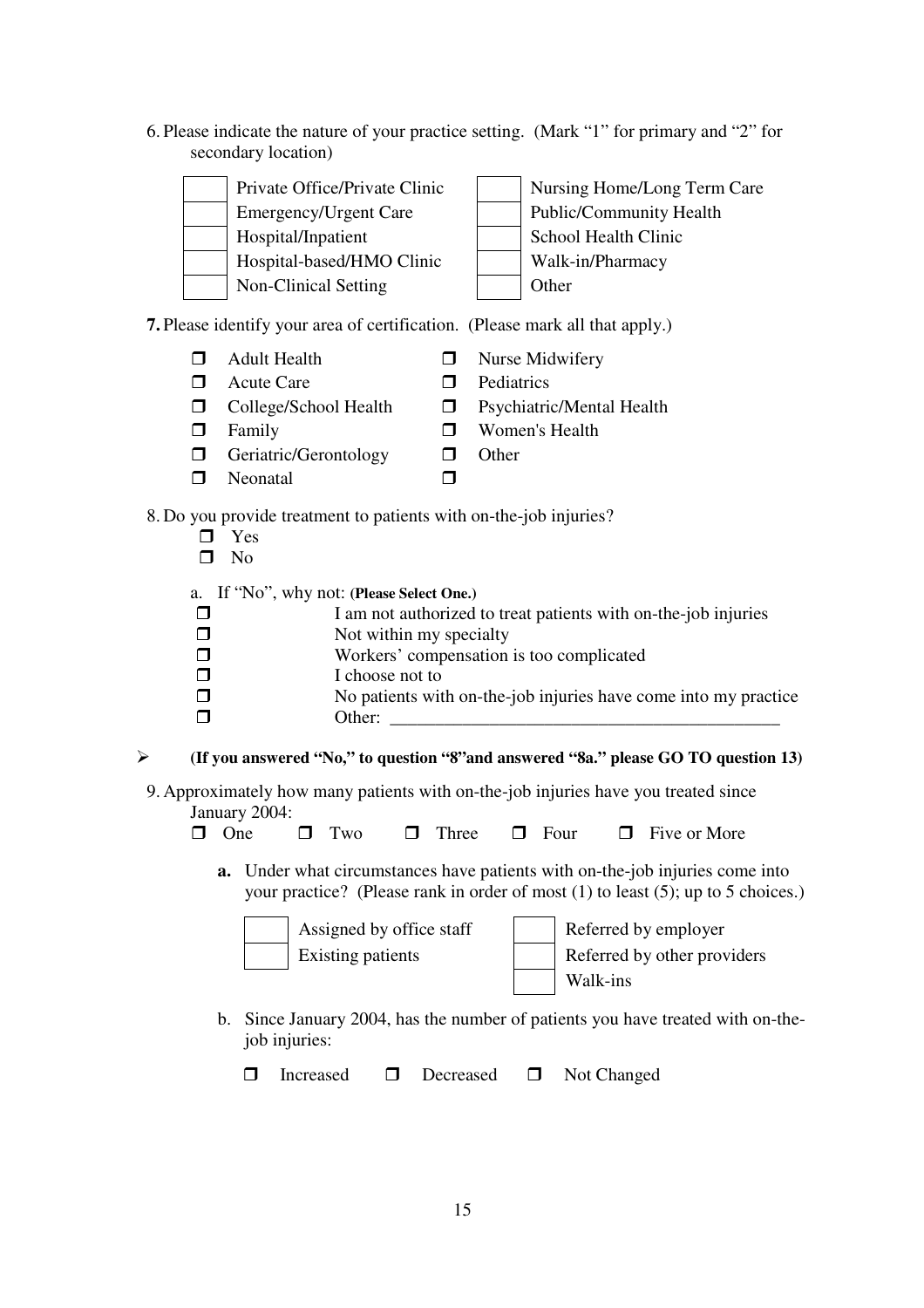- 10. A **primary care provider** is primarily responsible for the treatment of a patient's on-the-job injuries.
	- a. When you treated patients with on-the-job injuries, did you do so as the **primary care provider**?
		- $\blacksquare$  Yes
		- $\blacksquare$  No

**(If you answered "No," please GO TO question 13)** 

b. As the **primary care provider**, approximately how many patients with onthe-job injuries have you treated, since January 2004:

| $\Box$ One $\Box$ Two $\Box$ Three $\Box$ Four $\Box$ Five or More |  |
|--------------------------------------------------------------------|--|

- c. As the **primary care provider**, estimate the average length of treatment you provided to patients with on-the-job injuries.
	- $\Box$  Seven days or less  $\Box$  31 to 60 days
	- $\Box$  Eight to 30 days  $\Box$  61 to 90 days  $\Box$  More than 90 days
- d. As the **primary care provide**r, have you authorized time off work for these patients?
	- $\blacksquare$  Yes
	- $\blacksquare$  No
- e. As the **primary care provider**, on average how many days off work have you authorized?
	- $\Box$  Seven days or less  $\Box$  31 to 60 days
	- $\Box$  Eight to 30 Days  $\Box$  More than 60 days
- 
- 11. Have you referred patients with on-the-job injuries on to physicians for continued treatment and time off work?
	- □ Yes
	- $\square$  No
	- a. If "Yes", did you refer patients with on-the-job injuries on to physicians for continued treatment because:
		- $\Box$  Of case complexity
		- $\Box$  The treatment timeframe expired
		- **Other:**
	- b. Of those patients with on-the-job injuries you referred to physicians for continued treatment and time off work authorization, approximately how many were you allowed to continue treating:

| $\Box$ None $\Box$ One $\Box$ Two $\Box$ Three $\Box$ Four or More |  |  |  |  |  |
|--------------------------------------------------------------------|--|--|--|--|--|
|--------------------------------------------------------------------|--|--|--|--|--|